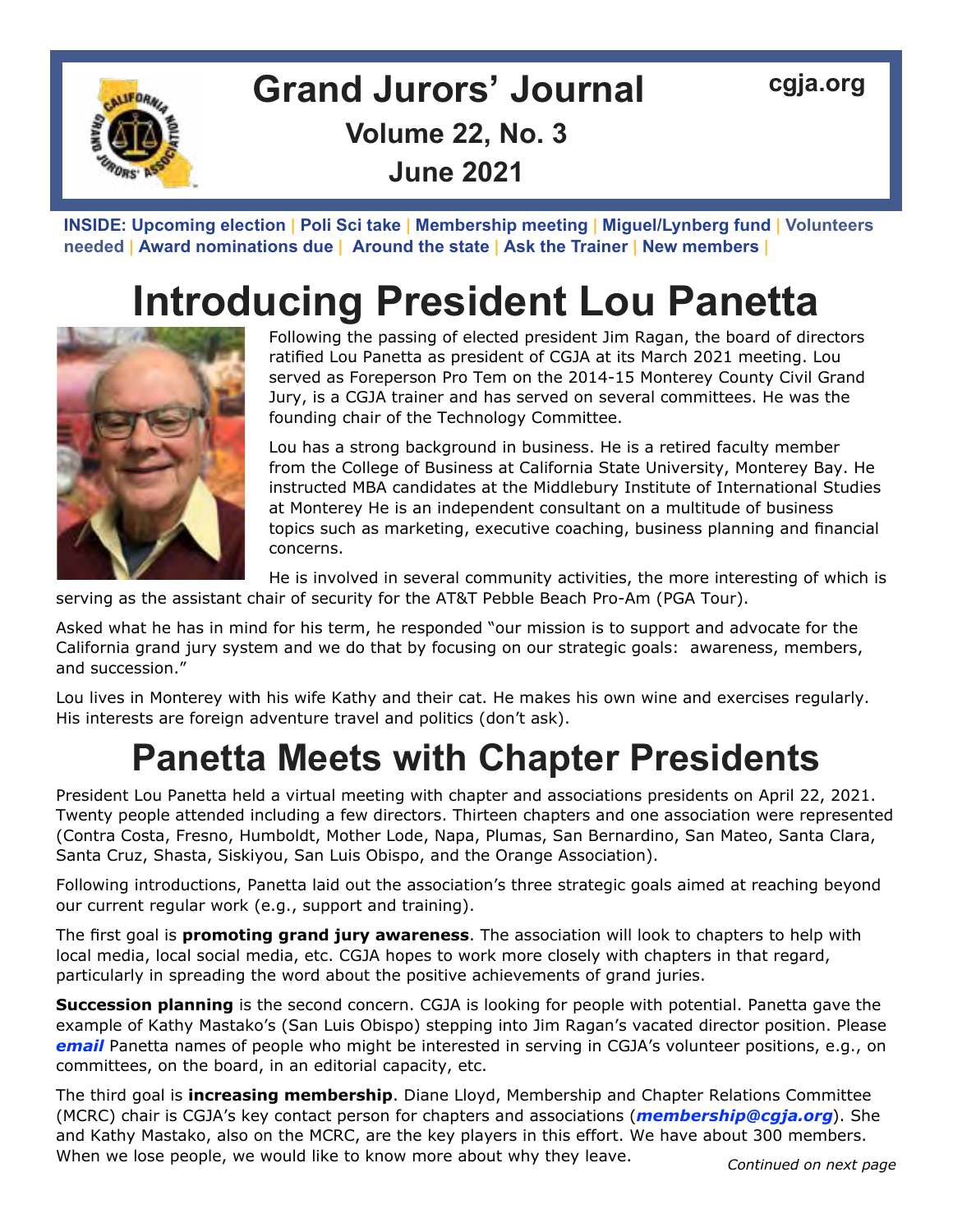#### **Chapter presidents meeting –** *continued*

Responding to the overall presentation, the chapter and association presidents in attendance had several suggestions. Steve Thornburg (Siskiyou) said his chapter had arranged a newspaper interview with the judge, grand jury foreperson and him (as chapter president) and that it was very successful. Also, he would like advertising ideas to submit to the media.

Nancy Welts (San Luis Obispo) said that their local NBC affiliate ran their public service announcement (PSA). When they return to the fiscal year schedule, they plan to resume doing grand jury publicity in February/March. She will send the public service announcement (PSA) to Diane Lloyd, chair of the Membership and Chapter Relations Committee (MCRC). Tim Hafner (Humboldt) said they used to interview prospective jurors, but no longer do that. He is looking for ways to again offer that support. Kathy Mastako and Nancy Welts briefly described San Luis Obispo's involvement.

Lynn Bonas (Orange) said her association has money to use for outreach purposes. A current grand jury member is very good with social media and has made a video. Bonas will ask about its availability. They have scheduled a socially distanced luncheon with the sitting grand jury (in the past they had quarterly luncheons).

Lanny Larson (Fresno) suggested briefing judges on what CGJA can do for them. He also pointed out the importance of having a strategy for guiding social media use. Websites need to have good content, but there is also the need to direct traffic to the website. Leslie Lea (Contra Costa) added that their website had not been very effective and that she got better results using *Nextdoor* (a community network).

Larson added that chapters could consider offering courses (Larson has done so via Osher). There is an **[Osher course outline](https://cgja.org/osher-courses)** available on the website. Nancy Welts (San Luis Obispo) said they offered a class for lifelong learners. They have flyers and brochures which they make available at public events.

Panetta observed that in counties where there were no chapters or where chapters were struggling, there often was not enough substantive work. Increasing public awareness would be a worthwhile goal. He observed that while CGJA does training, it has little connection with local chapters and their relationship with local officials. Chapters could help fill the gap. They could identify potential grand jurors and screen them (depending on the judge).

CGJA has developed a *Guide for Presiding and Supervising Judges and Court Executive Officers*. The MCRC will make a summary available to chapters. It can then be offered by the chapter to the judge and relevant court officers to enhance or begin the process of establishing a relationship.

Diane Lloyd (MCRC) can provide chapters with a list of CGJA members in their county. Contact her at *[membership@cgja.org](mailto:membership%40cgja.org?subject=CGJA%20member%20list)*.

At this point, Panetta turned over the meeting to Marsha Caranci who took participants on a tour of the resources available on the **[CGJA website](https://cgja.org/)**.

If chapters have resources to share, please send them to *[membership@cgja.org](mailto:membership%40cgja.org?subject=chapter%20resources)*.

In closing, Panetta encouraged chapter and association presidents to contact him personally. His phone number is 415-793-4577, email *[lpanetta@yahoo.com](mailto:lpanetta%40yahoo.com?subject=CGJA%20chapter%20contact)*. He asked, "How can we help you?" "How can you help us?" We will reach out and respond to feedback.

Click **[here](https://cgja.org/chapters-and-associations)** to find contact information for chapter and association presidents.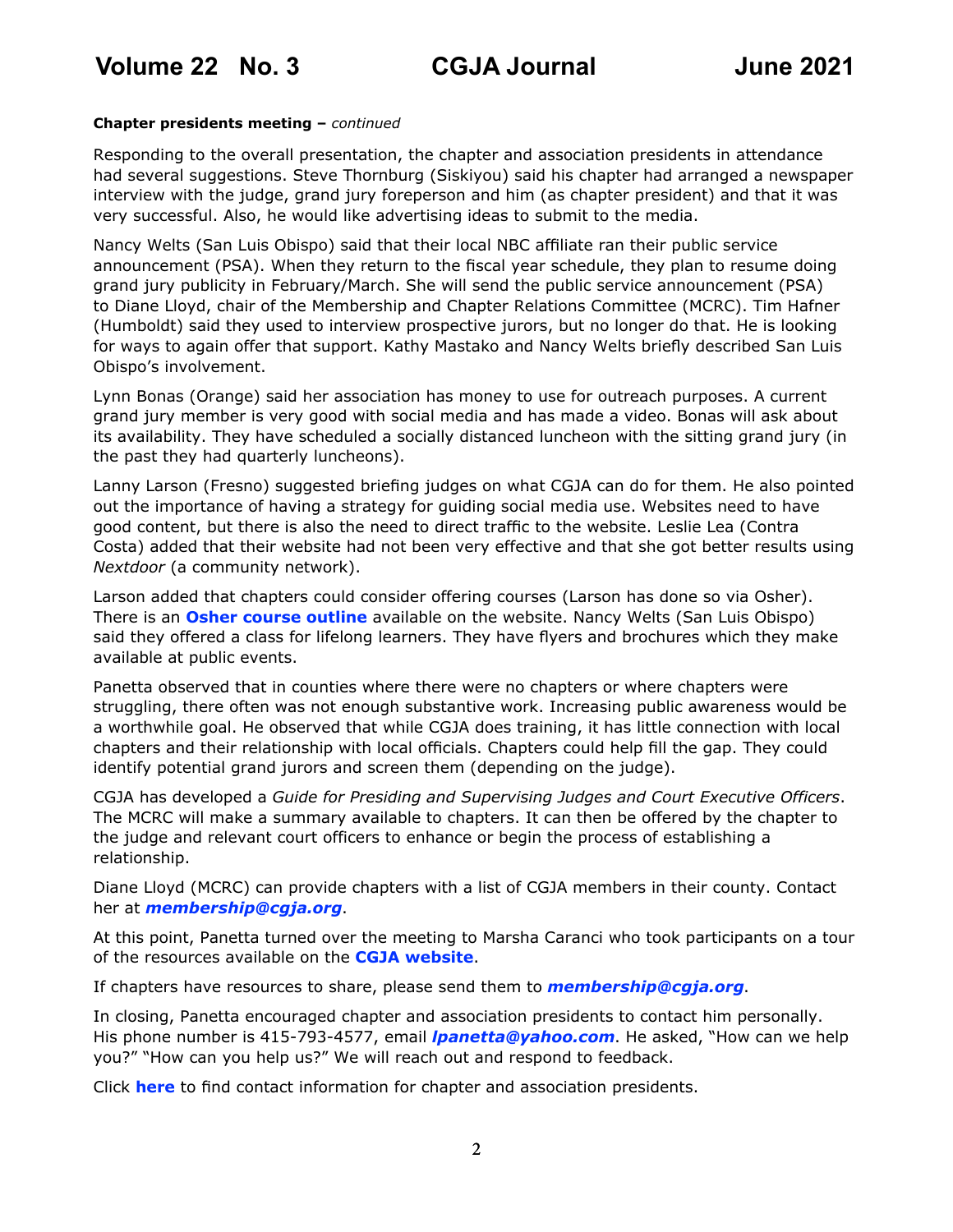<span id="page-2-0"></span>

Participants in the April Zoom meeting with chapter/association presidents

### **Upcoming Board of Directors Election from the Nominations-Elections Committee**



[This Photo b](https://communityblog.fedoraproject.org/fedora-32-elections-nominations-now-open/)y Unknown Author is licensed under [CC BY](https://creativecommons.org/licenses/by/3.0/)

Nominations for directors for the term of November 2021 to October 31, 2023, are now closed.

The Nominations-Elections Committee has been working on gathering candidates for your evaluation.

Each region (North, Central and South) has two or more candidates running for a directorship in their region. Two will be elected from each region for a term of two years.

CGJA candidate statements are due June 18th. These statements will be published in the August *CGJA Journal*.

As in the past, the election will be accomplished electronically on CGJA's website with the exception of those requesting a paper ballot. The electronic option provides an efficient means to deliver ballots and reduce mail/postage expenses.

Only members in good standing as of July 31, 2021, are eligible to vote. **Voting will begin on August 1st and ends on August 31st**.

All eligible members in good standing will receive an email on August 1st. The email will include a link to the ballot. This email will also include instructions on how to request a paper ballot if you so desire.

#### **We encourage all CGJA members to vote!**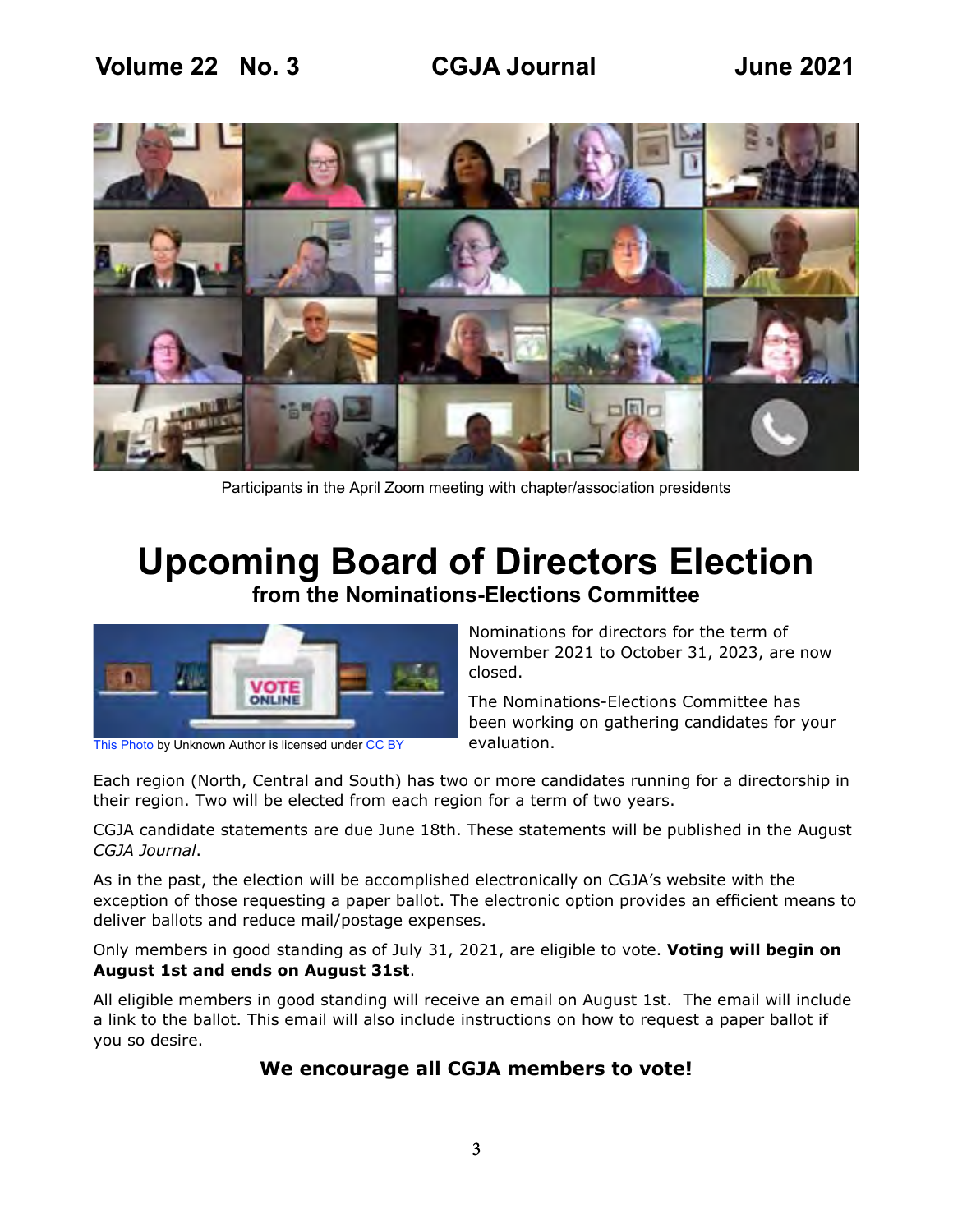## <span id="page-3-0"></span>**A Political Scientist's Take on the GJ**

Josh Franco, Assistant Professor of Political Science at Cuyamaca College in east San Diego county, has written a working paper on the California civil grand jury titled **Quasi-Judicial Oversight of Legislative and Executive Branches at the Local Level**. He is very interested in feedback. Here is the abstract.

Oversight is a function commonly associated with the legislative branch of government at the federal and state level. To a lesser extent, the concept is extended to the judicial branch in the form of court cases clarifying the powers between the legislativeexecutive-judicial branches. However, at the local level, the judicial branch may not be limited to oversight of co-equal branches through court cases alone. In the state of California, there exists county-level civil grand juries which are housed in the judicial branch. Civil grand juries, which have endured since the state's founding constitution of 1850, have complete discretion to investigate the operations of local government officials, departments, and agencies. These civil grand juries represent quasi-judicial oversight of local legislative and executive branches of government. How responsive are local legislative and executive branches of governments to such oversight? To answer this question, I explore the relationship between local quasi-judicial oversight, local government responsiveness, and local public opinion using a case study approach.

Click **[here](https://preprints.apsanet.org/engage/api-gateway/apsa/assets/orp/resource/item/5f4a01c887665500126a6f23/original/quasi-judicial-oversight-of-legislative-and-executive-branches-at-the-local-level.pdf)** for the full report.

### **Annual Membership Meeting – send topics**

#### **from the Annual Conference Committee**

Planning continues for the Annual Membership Meeting that is required by our bylaws. The **2021 Annual Membership Meeting** will be a virtual meeting, as was done last year, and will be held on October 25, 2021, from 1:00 to 3:00 p.m. Feedback from the record number of attendees of last year's Zoom meeting indicated that conducting business this way was well-received.

We are pleased to report that Neil McCormick, Executive Director of the California Special Districts Association, will be our keynote speaker to kick off the membership meeting. Although we hear from Neil during training, we haven't heard from him at an annual meeting since 2003.

If you have a **topic you would like him to address** or a **question you would like him to answer**, please submit it in advance to Annual Conference Committee Chair, Lloyd Bell, at *[annualconference@cgja.org](mailto:annualconference%40cgja.org?subject=CGJA%20membership%20meeting)* so the committee can properly direct Neil in his presentation.

Stay up to date by following information as it is posted on the Annual Conference **[webpage](https://cgja.org/annual-conference)**.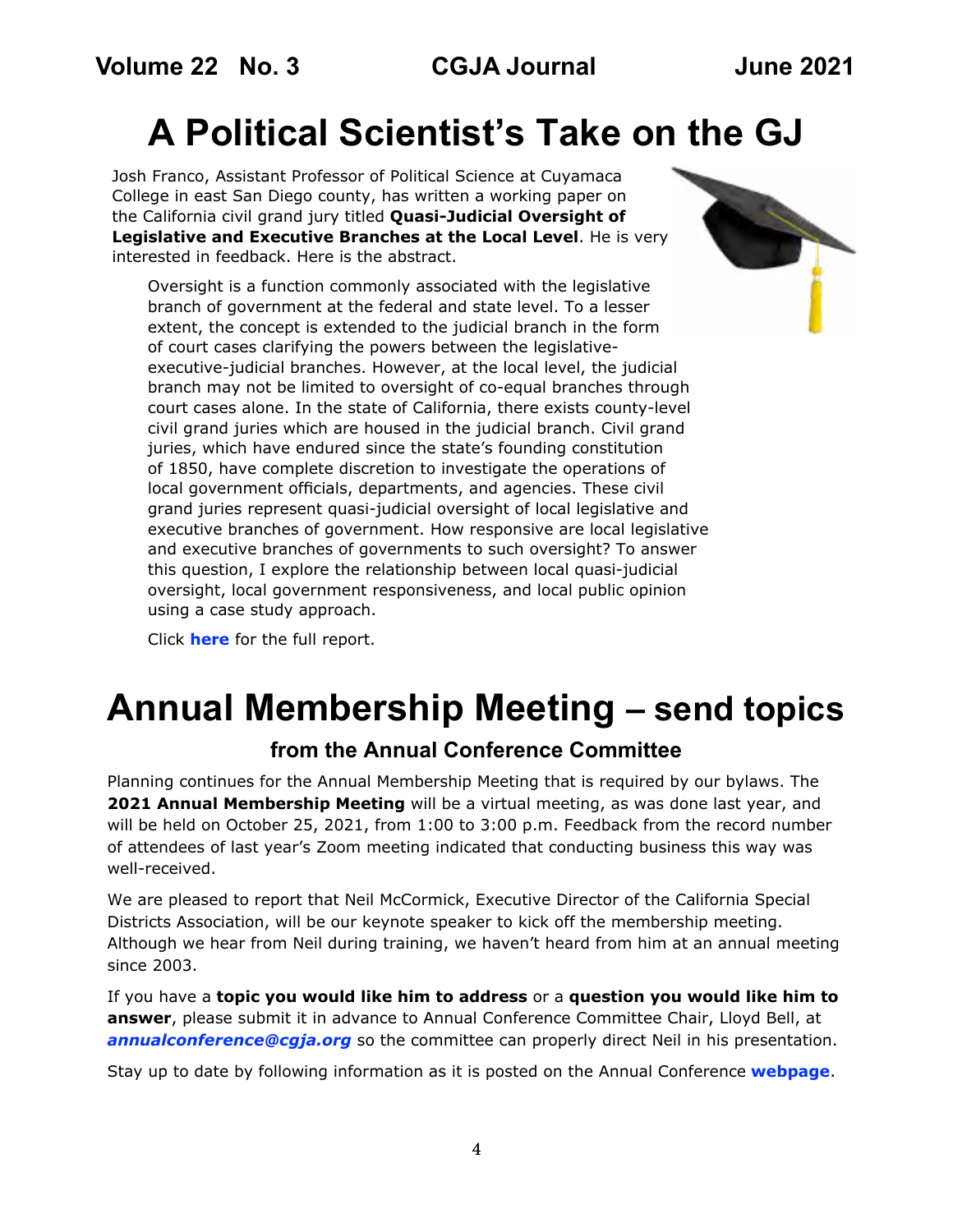### <span id="page-4-0"></span>**Miguel/Lynberg Training Scholarship Fund**

**from the Finance Committee**

CGJA is pleased to announce that a major contribution has recently been made to the training scholarship fund, which has now been renamed the **Ron Miguel & Audrey Lynberg Training Scholarship Fund** to honor two of our most important members who made major contributions in time and energy to CGJA. Both passed away within the last year. Ron's contributions to CGJA were documented in the August 2020 *Grand Jurors' Journal* and Audrey's in the very next issue, October 2020. Both are briefly reviewed here.



Ron Miguel

Ron Miguel's main activity and his passion was training new grand jurors. He started training with another group even before CGJA started its program. The founder of the program, Sherry Chesny, immediately recruited him and for 20 years he not only personally trained all over the state, but also played a major role in creating and improving the program. He also mentored many trainers who strove to duplicate his excellence.

Ron had two favorite sayings about training. When a trainer said that they trained in a particular subject, he was quick to say, "No, you train in everything, as you must be able to answer any question on any topic." The second was his instruction that, when conducting a session, "You own the room. You must take charge and control the situation, e.g., don't let questions divert you and lead to fruitless discussion." Although health issues prevented him from actual training the past few years, he remained active on the Training Committee to within weeks of his passing.

Audrey Lynberg served with distinction on the Board of Directors and the Membership Committee. She played a major role when two separate arms of the association merged into a single association with a state-wide board of directors. Audrey also brokered an agreement between a member and the board to resolve an issue that threatened the very existence of the organization. But her passion was the Los Angeles chapter, the first in the association. She served as president early in its history and served with even greater passion after that for many years, despite the chapter's (and the association's) difficulty in developing a meaningful relation with the Los Angeles Superior Court and the civil grand jury.





We miss these two stalwarts both of whom were honored with the *Angelo Rolando Service Award*. Training would

Audrey Lynberg

not be what it is without Ron's contributions and the same could said about the association without Audrey's dedication.

Karin Hern (Marin), the 2018 Rolando Award winner, provided the impetus for the memorial award by donating \$1,000 with an intent to contribute every year. We thank her for her commitment and her generosity.

Karin Hern

Donations to this fund can be made at **[cgja.org/donation](https://cgja.org/donation)**.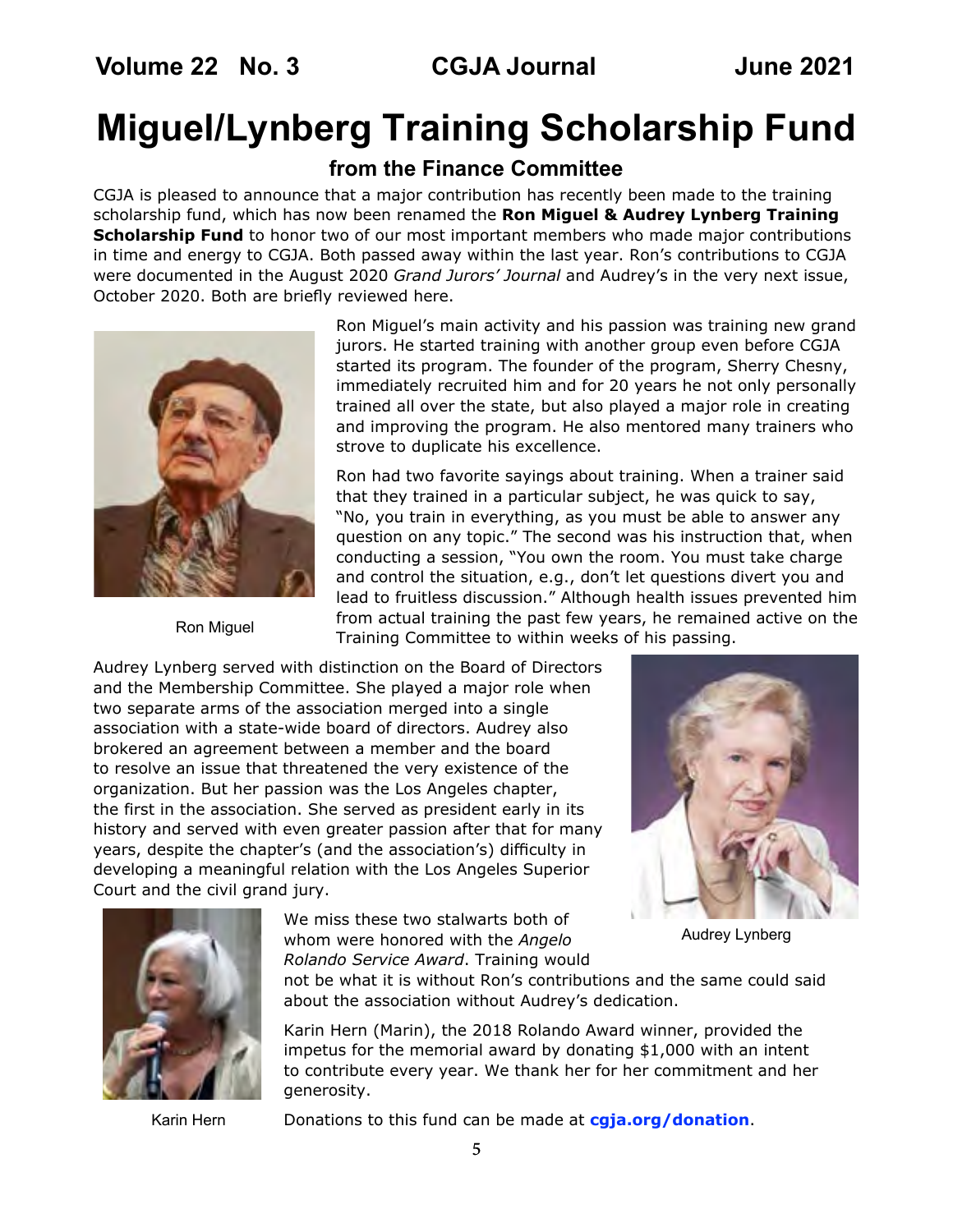<span id="page-5-0"></span>

## **Volunteers Needed**

**by Larry Herbst, CGJA Vice President** 

As with any organization that is vibrant and growing, CGJA has staffing needs within our widely varying committees to work to actively promote, preserve, and support the grand jury system across California. The following is a specific list of positions within CGJA that represent the key needs of the association. Full committee descriptions along with committee contact information can be found via this **[link](https://www.cgja.org/form/volunteer-information-and-sign-form)**.

NOTE: No travel is required except where specified.

CGJA is looking for persons with one or more of the following:

- organizational and leadership skills along with a strong background in business finance and budgeting to lead the Finance Committee as chairperson.
- technical skills in database management and the use of Constant Contact (a bulk email service) to become a member of the Membership and Chapter Relations Committee.
- a background in IT with strong computer skills to become a member of the Technology Committee.
- a background in web design with strong computer skills, good working knowledge of Microsoft Office tools and the ability to quickly learn new computer skills to become a second administrator of the CGJA website as part of the Technology Committee.
- good working knowledge of social media tools such as Facebook and Twitter to build a communication base with CGJA members and the public with the goal of increasing awareness of the civil grand jury system in California as a member of the Public Relations Committee.
- strong administrative and organizational skills to assist the chair of the Training Committee with administrative tasks, including organization of training venues and scheduling; communications with courts, counties and grand juries; organizing logistics for training venues and other administrative tasks.
- experience as a grand juror with interest in becoming a CGJA trainer on the topics of local government, grand jury law and legal topics (law degree required for the latter two). Must be able to travel some and conduct virtual training via Zoom.

If any of these appeal to you, please fill out the **[volunteer form](https://www.cgja.org/form/volunteer-information-and-sign-form)** (scroll down the webpage) and someone will be in touch with you soon.



Letters *Send your thoughts or opinions on CGJA or grand jury matters to editor@cgja.org***.**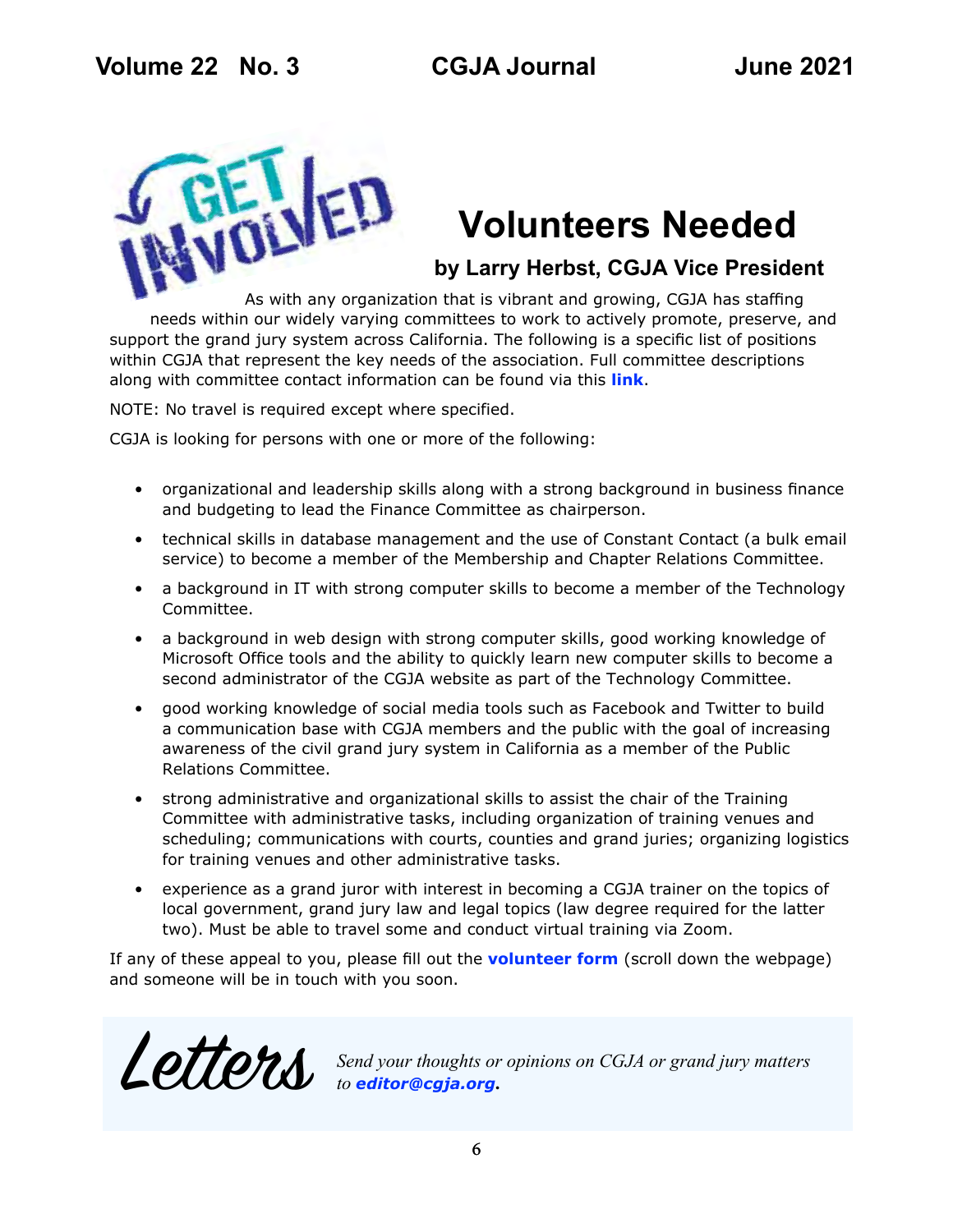## <span id="page-6-0"></span>*Angelo Rolando Service Award* **Nominations Open**

Each year the CGJA honors a member for outstanding service to our organization. The award will be presented at the Annual Membership Meeting.

We look to the members of CGJA to nominate someone they consider worthy of receiving this prestigious award. Nominations will be accepted for consideration by the Angelo Rolando Service Award Committee until August 27, 2021. Nominations may be submitted **[online](https://cgja.org/form/rolando-award-nomination)** or by *[email](mailto:joannelandi%40aol.com?subject=CGJA%20ARSA)*.

In arriving at a decision to nominate someone you believe deserving, please consider that this award is for past service and not for anticipated service in future years. Some factors you may wish to consider:

- 1. Substantive participation at both the state and county level in support of CGJA goals and objectives.
- 2. Has demonstrated exceptional leadership skills and is unusually effective in accomplishing projects.
- 3. A nominee must be a current member of CGJA and there will be no multiple awards.
- 4. During the term of service, the currently serving CGJA president is not eligible.
- 5. Past recipients are not eligible for re-nomination

Make the nomination online at **[cgja.org/form/rolando-award-nomination](https://cgja.org/form/rolando-award-nomination)**. You will need to have the following information available:

Name of Nominee Nominee's City Nominee's County Nominated by Nominator's Phone Nominator's email Supporting Information

Or send me the above information by *[email](mailto:joannelandi%40aol.com?subject=CGJA%20ARSA)*. If you have any questions regarding the nomination process, please contact me at *[joannelandi@aol.com](mailto:joannelandi%40aol.com?subject=ARSA%20nomination)* or 650-365-4184.

### *Excellence in Reporting* **Deadline June 30**

Nominate an outstanding report for *Best Grand Jury Report*. Nominate a media outlet or reporter that has publicized your county grand jury's efforts, either through coverage of a particular investigation or more general support, for the *Excellence in Media Coverage* award. All nominations will receive coverage in the *Journal* and on our website. Nominate a report for both. See details at **[cgja.org/eir](https://cgja.org/excellence-reporting-award)**.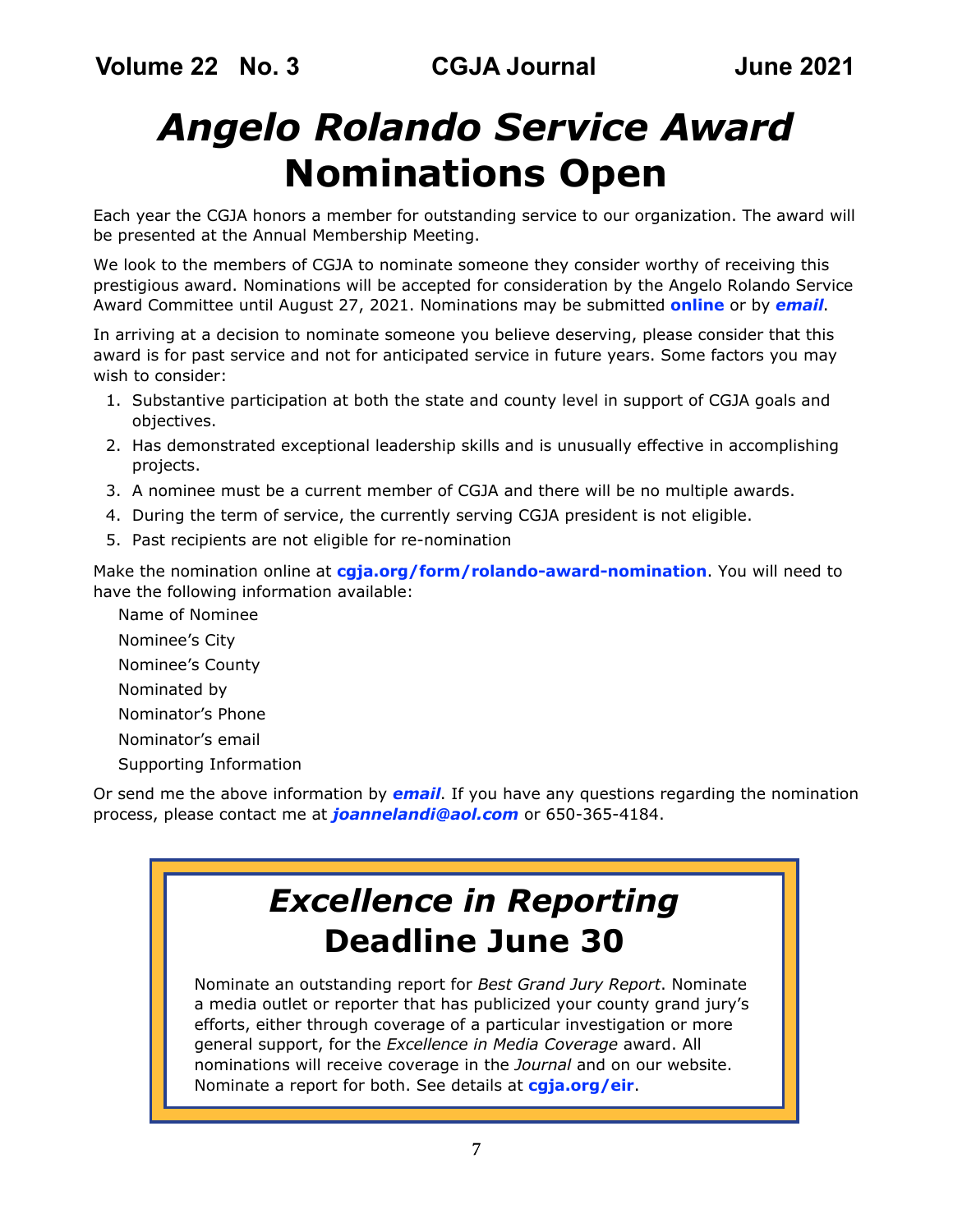### **News from Around the State**

### <span id="page-7-0"></span>*from the Mother Lode* **by Brenda McHenry Calaveras County Grand Jury 2019-20 Scores a Hat Trick**

Responses to grand jury reports can be filled with promises or agreements but not always with actions. The Calaveras County Grand Jury term began on July 1, 2019, and ended eighteen months later on December 31, 2020. Some of the reports issued during its term have prompted positive action. Three of the reports have resulted in movement on the part of elected officials and departments to follow, at least partially, the recommendations of the grand jury.

To use a sports term, the grand jury scored a hat trick. What's that, you ask? If a hockey player scores three goals in a game or if a cricket bowler takes three wickets in a game, it's a hat trick. Hockey fans toss their caps onto the ice. Cricket clubs award a hat to the bowler.



#### Score #1

The much-respected assessor's office has fallen far behind in reappraisals which has resulted in delay of revenue to the county and unexpected tax bills to residents. Beginning with the 2009-10 recession's loss of personnel and exacerbated by the Butte Fire which destroyed many homes in the county, the assessor's office has had difficulty catching up. Reappraisals are complicated. It takes a long time to learn to perform them and all resulting assessments start out six months behind the calendar. The board of supervisors recently held sessions with the assessor and agreed to hear quarterly reports, and make plans to bring the rolls up to date. The assessor complimented the grand jury on the time spent understanding the process and developing the report.

#### Score #2

On the topic of disaster preparedness, the grand jury found that much of the rural area in the county lacks property address identification. The board of supervisors has agreed to proclaim June as "Address Identification Month" to encourage owners to make their property location visible during an emergency.

#### Score #3

The county's need for a new animal shelter has been the topic of grand jury investigations for the last 20 years. After publication of the grand jury report, a location for a new shelter was determined by the board of supervisors. Recently, the building of it has been included in the Capital Improvement Plan. In addition, various repairs to the existing building have been made. Plans to address the scarcity of dog owners obtaining licenses are underway.

This kind of "Hat Trick" does not happen often. The Calaveras County Board of Supervisors should be commended for paying attention and following through on grand jury findings and recommendations. It's not the Stanley Cup, but the grand jury scored some goals and took some wickets.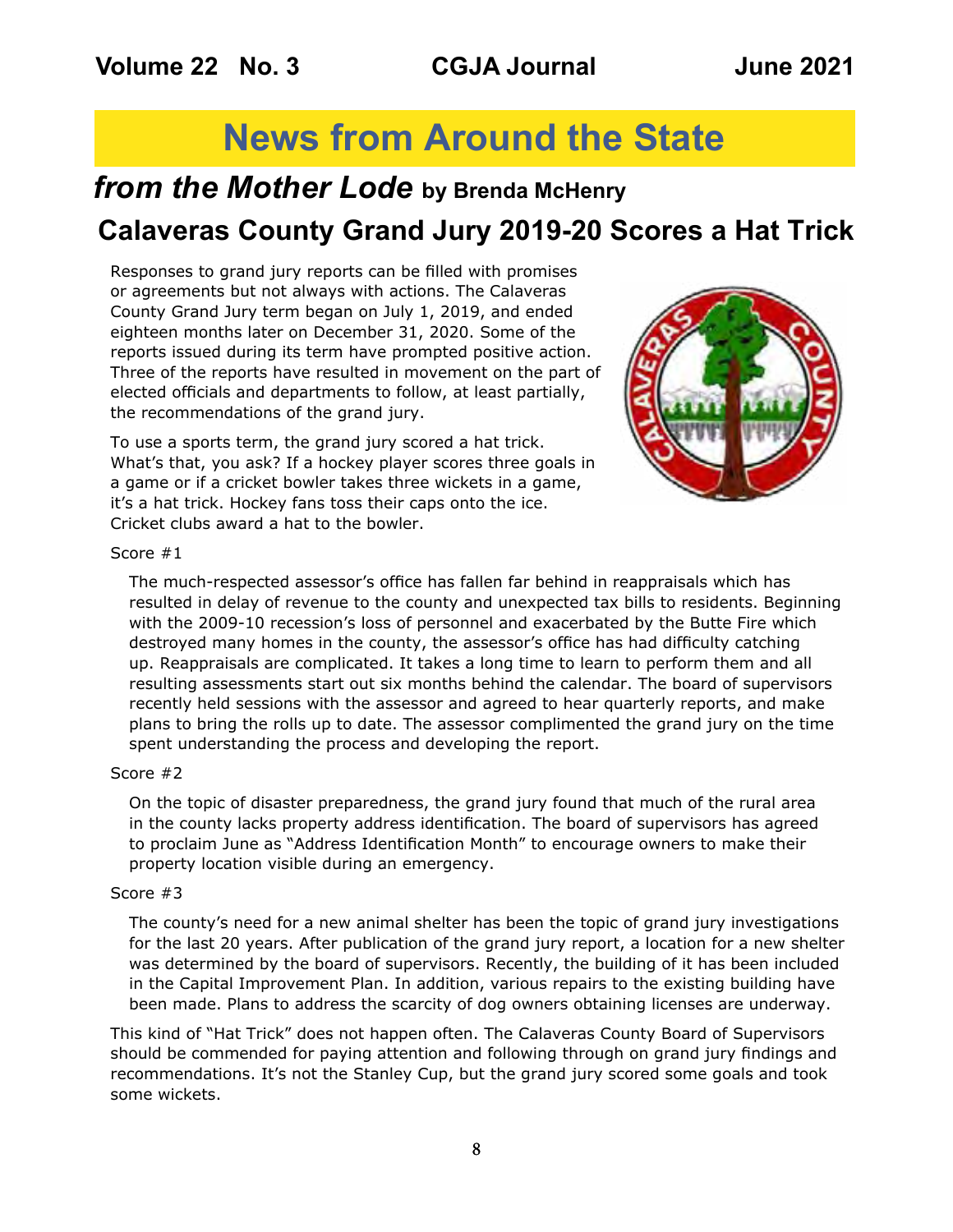## <span id="page-8-0"></span>Ask the Trainer by Marsha Caranci, CGJA Training Chair



*This regular column allows the CGJA training team to share with*  Journal *readers our responses to questions we receive from grand jurors. Please remember: Do not take any response as legal advice, and contact your local legal advisors to answer any question that might divulge confidential information.* 

*Please submit your questions to me at [cgjatraining@cgja.org](mailto:cgjatraining%40cgja.org?subject=CGJA%20Training). Our response to your edited or redacted question might appear in a future edition of the* Journal.

#### **Q. We are finalizing one of our reports and some of our jurors are concerned about the language used to describe actions taken by government officials. Is it appropriate to use subjective terms like unreasonable, unethical, or incompetent? Can these terms be construed as defamatory?**

**A.** Grand jurors are not immune from lawsuits for libel, which is a false statement made with negligence or reckless disregard for the truth. Defamation, and how to avoid it, are covered at some length in the CGJA Training Manual in Tab 4 at pages 6-7. Defamation claims can usually be avoided and the integrity of the grand jury maintained by producing objective, factual reports, using a professional tone and avoiding emotionally charged or exaggerated language.

Grand jury reports should contain only neutral, fact-based statements, even if they are critical in nature. The report should always attack the problem, not the person. Most readers of grand jury reports will be able to come to their own conclusions about an official or entity's ethics or competence based on the content of the report. Reports can be strong and impactful if verified, but neutral, facts about how something has been done are presented in a straightforward way.

And remember to consult with your own legal advisor any time you have questions about the content of a report, particularly if you are concerned about the potential for defamation.

#### **Q. We are nearing the end of our term and are uncertain about which records to destroy and which to leave for the next grand jury. What do you recommend?**

**A.** Penal Code section 924.4 allows the grand jury, or the court if the grand jury has already been discharged, to pass forward civil investigative files to an incoming grand jury. If there is an investigation file or a complaint that your jury was not able to act upon that you want the next grand jury to consider, your jury can vote (by a supermajority) to pass those materials on. It will then be up to the next jury as to whether they conduct an investigation. If not, that jury should destroy those files.

All investigative files you don't pass forward should be taped shut, dated, and kept for one year (in case the judge decides to allow the next grand jury to open the file). Label the sealed box or file with the date and a statement of the general topic of the materials. Include a statement such as "To be opened only on approval of the Superior Court or destroyed at the end of the new grand jury term."

Any confidential records not related to a specific investigation, such as minutes of plenary or committee meetings or correspondence, should be shredded at the end of your term. Public domain documents can remain in the grand jury office.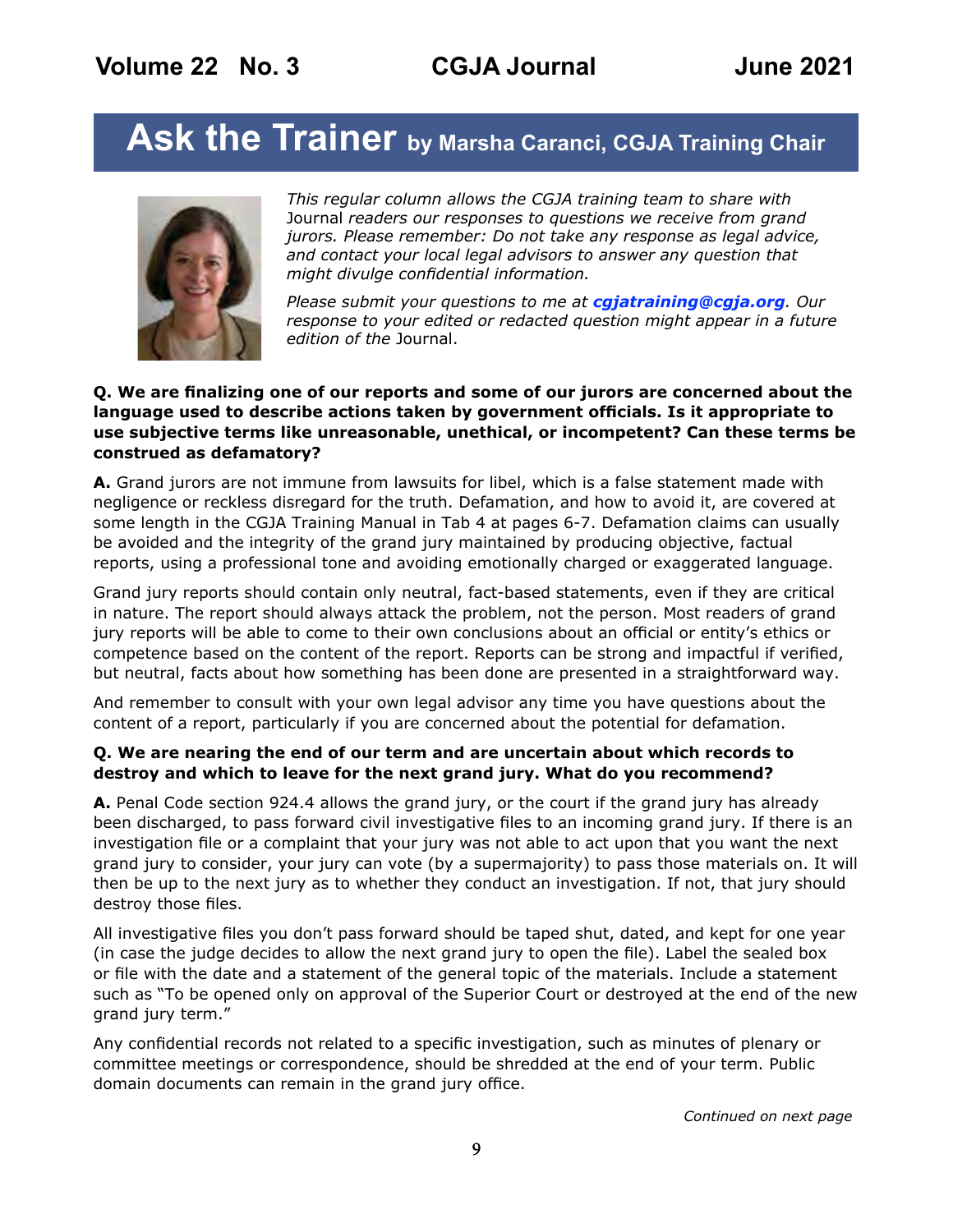<span id="page-9-0"></span>**Volume 22 No. 3 CGJA Journal June 2021**

**Ask the Trainer –** *continued*

**Q. Our grand jury has a question about who is required to respond to our report about a city department. We recall from the Report Writing Workshop you presented that only elected county officials can be required to respond. Does that mean an elected city treasurer or clerk, or even the elected mayor, cannot be asked to respond? What about the department head?**

**A.** Penal Code §933 subdivision (a) allows a jury to submit its report to any "responsible officers, agencies, and departments" for comment. However, subdivision (c) states that only the two types of respondents you have named here (a governing board or an elected official who works for the county) are required to respond. So, if your report is on a city, the only entity that can be required to respond is the elected board, i.e., the city council.

We believe that you can (and should) have a separate section for "invited" responses where you can request that elected city officials or appointed department heads respond to certain findings and recommendations in your report that apply to them. If they choose not to accept your "invitation" to respond, there is no penalty – but most will respond when invited to do so.

# AW) Butte

|   | . .               |                   |  |
|---|-------------------|-------------------|--|
| × | <b>STATISTICS</b> | <b>STATISTICS</b> |  |
|   |                   |                   |  |

| Butte        | David R. Pegg       |
|--------------|---------------------|
| Butte        | Kelly Knox          |
| Contra Costa | Jim Fiedler         |
| Marin        | <b>Spencer Sias</b> |
| Monterey     | Robert Thornton     |
| Riverside    | Ramona Saunders     |
| San Joaquin  | <b>Thomas Sharp</b> |
| Sonoma       | Jim Fahy            |
| Sonoma       | William Marcussen   |
|              |                     |